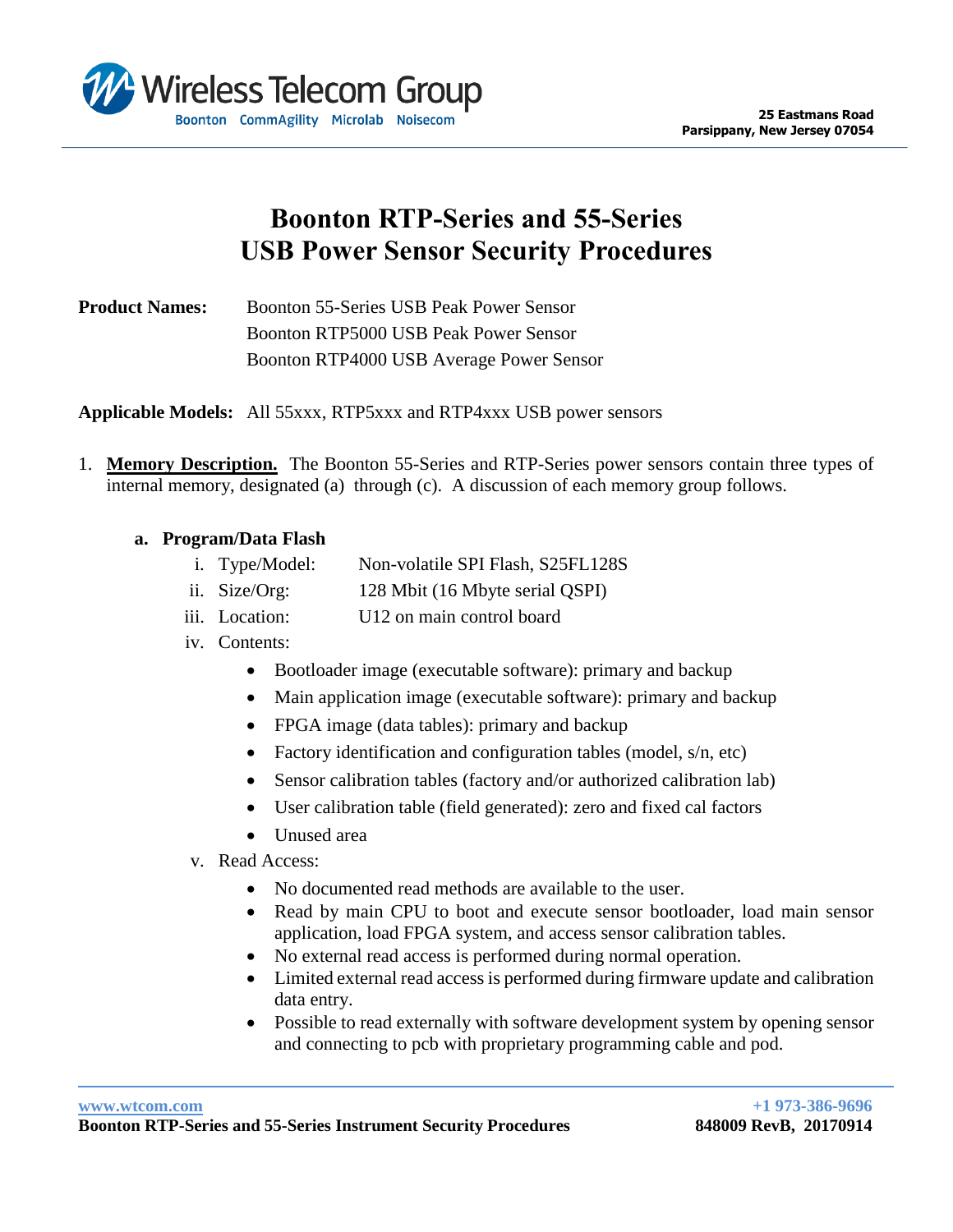

- vi. Write Access:
	- No documented write methods are available to user.
	- No write access occurs during normal operation.
	- Written by main CPU under external control during firmware update and calibration data update.
	- Can be written externally with software development system by opening sensor and connecting to pcb with proprietary programming cable and pod.
- vii. Sanitization:
	- Not typically necessary since no user info is automatically saved.
	- If required, an external "data wipe" procedure may be used to erase a selected portion of the flash. Partial erasure may require reprogramming of some or all firmware and some or all calibration data.
	- If required, an external "flash wipe" procedure may be used to erase the entire flash memory. Full erasure will render the instrument inoperative, and factory reprogramming and recalibration will be necessary.

## **b. Program/Data RAM**

- i. Type/Model: On-chip volatile static RAM
- ii. Size/Org: 256 kbytes (four 64 kB banks)
- iii. Location: U11 on main control board
- iv. Contents: Main program and all temporary program and user data
- v. Read Access: Main CPU during program execution. Not directly user accessible.
- vi. Write Access: Main CPU during program execution. Not directly user accessible.
- vii. Sanitization: All data is destroyed by unplugging sensor for 15 seconds.

## **c. FPGA acquisition/buffer RAM**

- i. Type/Model: FPGA volatile Block RAM
- ii. Size/Org: Approx 5 Mbits in various areas and organizations
- iii. Location: U11 on main control board
- iv. Contents: Acquisition data, working cal tables, measurement output buffers
- v. Read Access: FPGA and main CPU. Not directly user accessible.
- vi. Write Access: FPGA and main CPU. Not directly user accessible.
- vii. Sanitization: All data is destroyed by turning off instrument for 15 seconds.